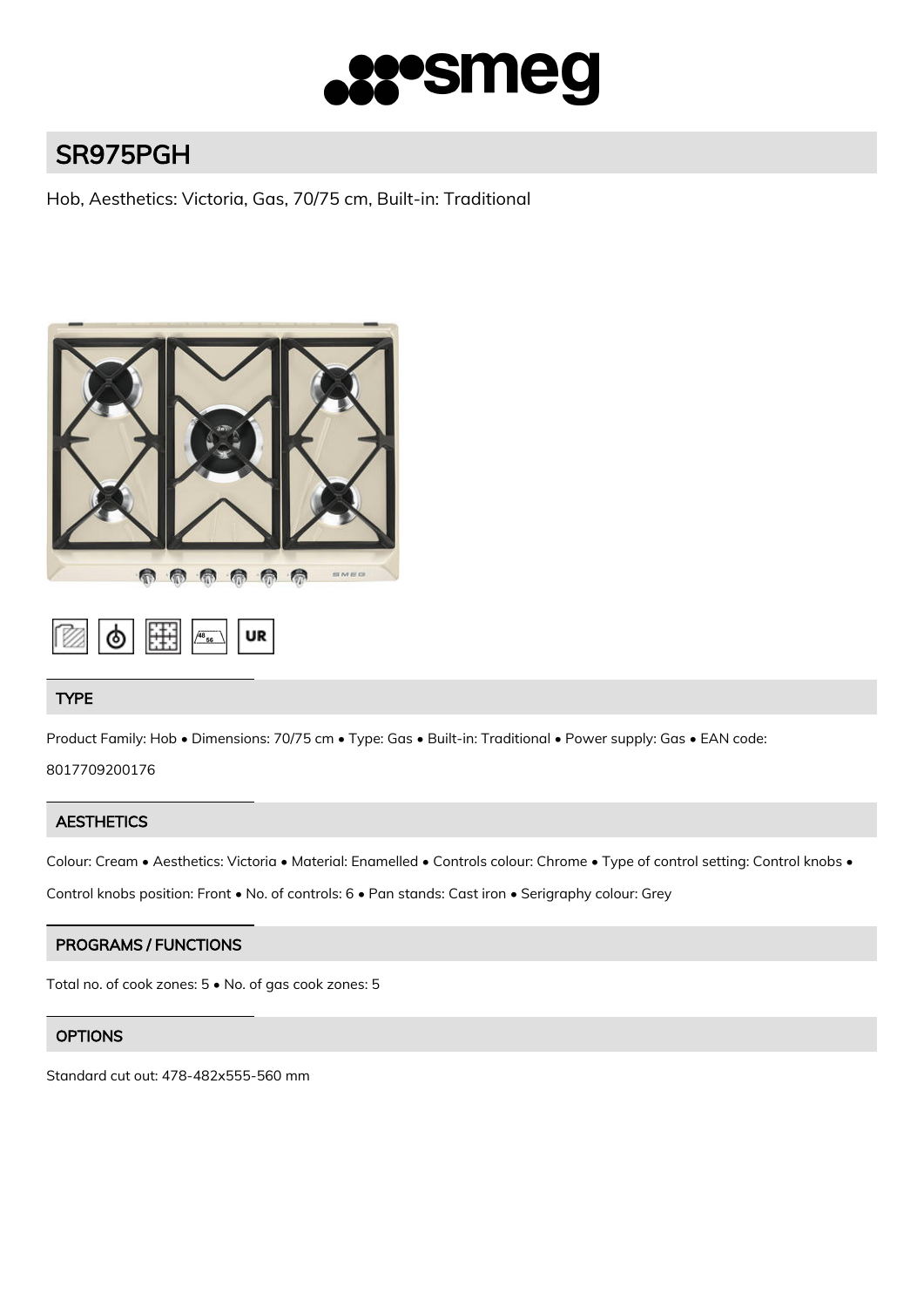#### COOKING ZONES

1st zone position: Front left • 2nd zone position: Rear left • 3rd zone position: Central • 4th zone position: Rear right • 5th zone position: Front right • 1st zone type: Gas - AUX • 2nd zone type: Gas - Rapid • 3rd zone type: Gas - 2UR (dual) • 4th zone tipe: Gas - Semi Rapid • 5th zone type: Gas - Semi Rapid • 1st zone power: 1.10 kW • 2nd zone power: 2.60 kW • 3rd zone power: 5.00 kW • 4th zone power: 1.70 kW • 5th zone power: 1.70 kW

#### TECHNICAL FEATURES

Gas Type: G20 Natural gas • Gas safety valves: Yes • Automatic Ignition: Yes

#### PERFORMANCE / ENERGY LABEL

#### ELECTRICAL CONNECTION

Gas connection rating (W): 11900 W • Nominal power (W): 1 W • Voltage (V): 220-240 V • Frequency (Hz): 50/60 Hz • Power supply cable length: 120 cm

#### ALSO AVAILABLE

### LOGISTIC INFORMATION

Dimensions of the product (mm): 32x685x500 • Depth (mm): 500 mm • Width (mm): 685 mm • Product Height (mm): 32 mm •

Net weight (kg): 14.100 kg • Gross weight (kg): 16.000 kg

#### ACCESSORIES INCLUDED

Other gas connections provided: Conical

## **OPTIONAL**

6MPF2465X: Knob sets, Hobs